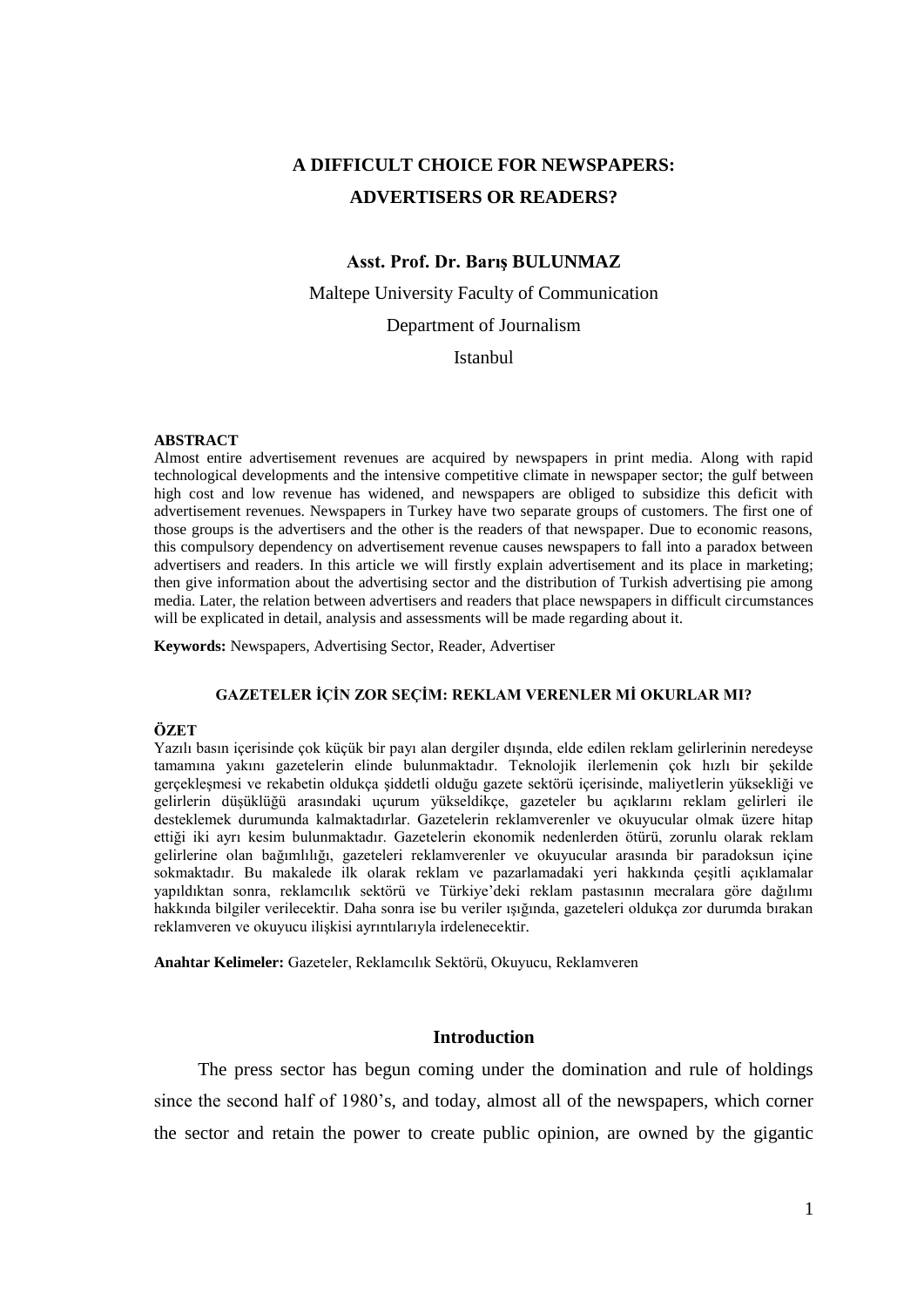holdings, such as Doğan Holding, Çalık Group and Çukurova Holding. For the reasons such as the expansion of holding establishments to all fields, horizontal and vertical media integration, the newspapers in the press sector both have difficulty in acting within the framework of the principles and rules required by their professions, and also they may get beyond their criteria concerning independence and objectivity, as an adverse return of the conditions that challenge them economically.

As with all the newspapers in the world, newspapers in Turkey have two separate groups of customers. The first one of those groups is the advertisers and the second one is the readers of that newspaper.

The advertisers place advertisements on column and centimeter basis, and in return for this, they pay a certain amount of fee, which is predetermined in connection with the circulation and prestige of that newspaper and accepted by them. As a result of this, newspapers earn substantial amounts of advertisement revenue and thus, are able to compete with their competitors and the advertising companies get a chance to reach the readers of the newspaper.

Newspapers primarily have to raise their circulation figures, that is, the sales chart of the newspaper and keep it within a certain range to be able to be perceived as more powerful and to be preferred by advertisers. Unstable and periodically varying sales figures are not perceived as reliable by the advertisers, therefore newspapers primarily have to achieve circulation stability and clarify their reader profile.

In another customer group of the newspapers other than the advertisers, there are readers who enable the newspaper to be a 'real newspaper'. The readers enable a newspaper to revive and to survive, and allow their continuity and ultimately are the most vital point of a newspaper. For that reason, newspapers have to keep hold of their own readers and meet their expectations, and at the same time, gain new readers and, increase their circulation figures. Although it is possible to increase circulation rates with periodic promotions, what really matters is to what extent the readers gained within the promotion period will enter to be among the loyal readers after the promotion period.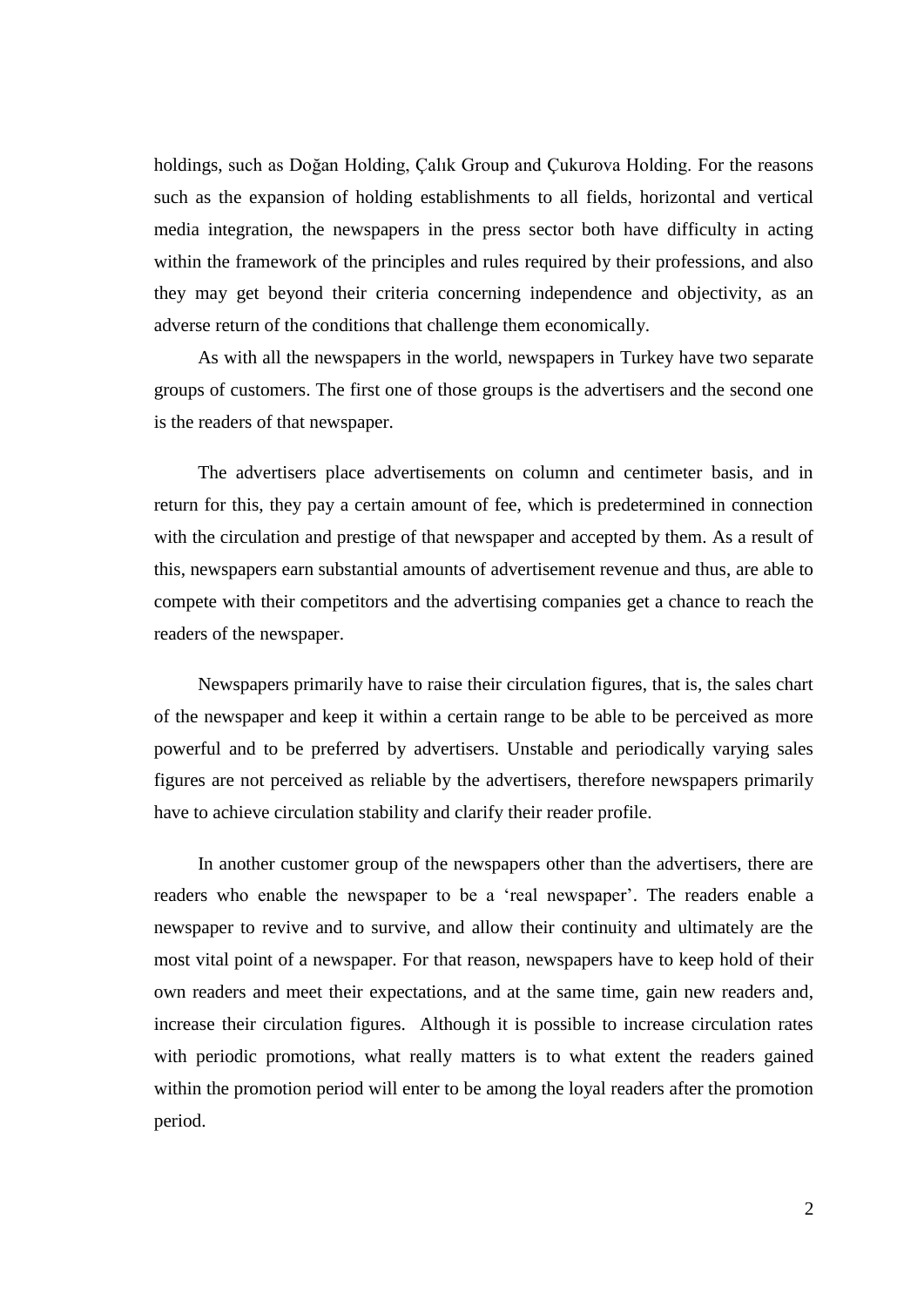Newspaper readers identify themselves with the corporate and ideological identity of the newspaper, particularly in Turkey, and may immediately react in respect to news published in a newspaper, or in case of a change in newspaper management. The most significant reason for this is that readers make a connection with the newspaper, which is informal but significant in spiritual terms.

It is one of the leading most difficult and sensitive task for the newspapers to create a balance, or maintain the balance between the advertisers who provide advertisement revenues required for newspapers to economically survive and the reader, who enables the circulation by buying the newspaper. Newspapers which are able to walk a thin line between both parties are successful, while the ones that disturb this balance in favor of one of the both parties usually face problems.

This article aims to explicate the relation between advertisers and readers that place newspapers in difficult circumstances. For this reason, initially advertisement related information will be given, and the current status of advertisement sector will be assessed. Afterwards, the channels where the advertisement investments in Turkey are distributed and the share received from this distribution by the newspapers will be examined. Finally, the relationship between the advertiser and the reader will be assessed in detail within the scope of the ability to balance and the mutually created problems, which are the major problems for the newspaper.

# **Advertisement and Its Place In Marketing**

It will be much better to briefly explain the concept of marketing at first for the purposes of more clear and healthy understanding of the definitions related to advertisement and to position advertisement within marketing based on the relationship between marketing and advertisement.

The purposes of foundation of the companies are to enable the consumers to use the goods and services they produce or sell as well as to maintain their existence and grow. The performance of these operations is under the responsibility of marketing management. The actual responsibility of marketing is to enable the profitable increase of the company endorsement. Marketing is to determine, develop and choose the market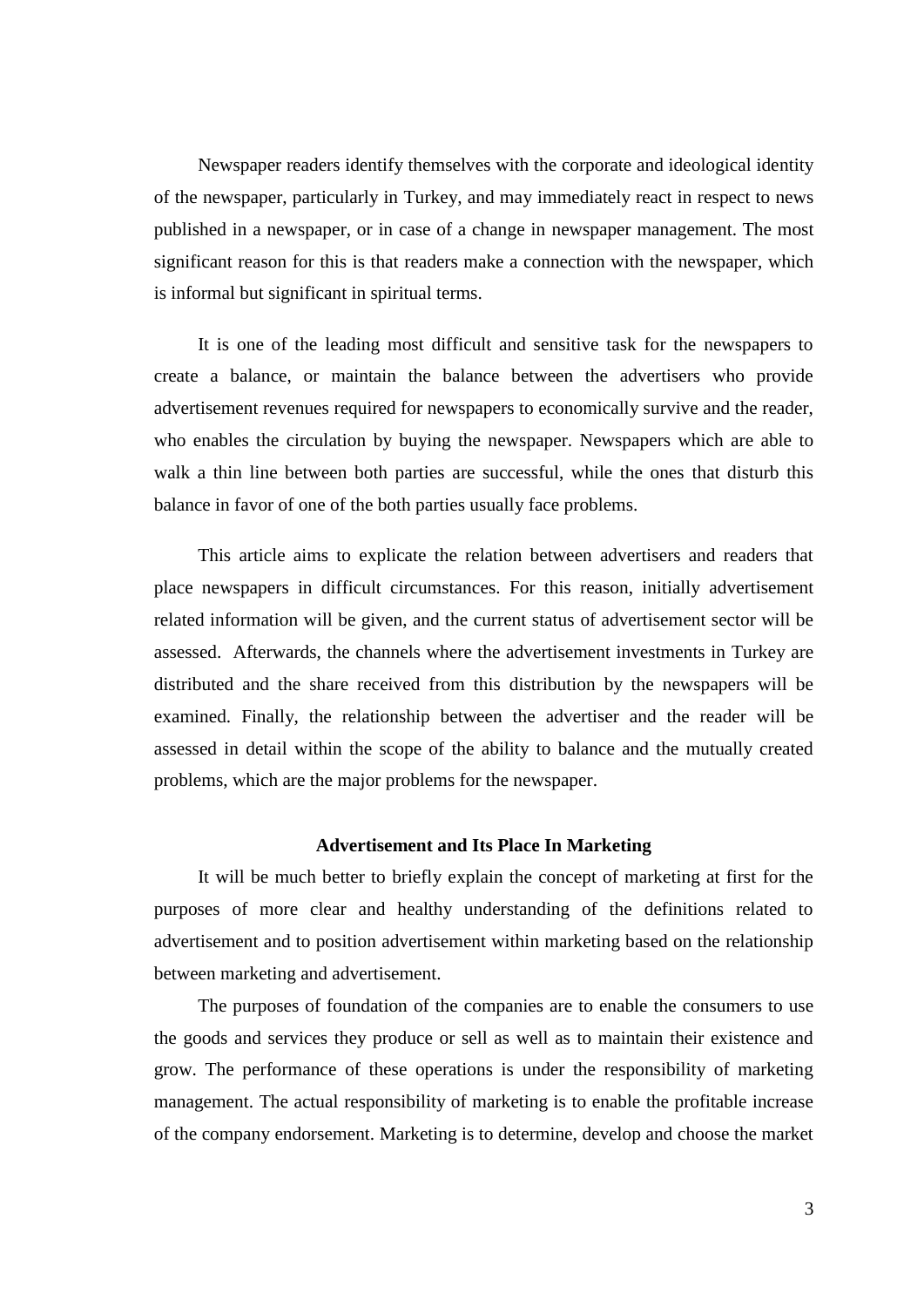opportunities, and set strategies to achieve superiority in the target market, even if not to achieve dominance (Kotler, 2003: 24). Marketing has been defined in many ways. One of these definitions describes marketing as follows: Marketing is generally accepted as creating goods and services for the consumers and companies, promotions of those goods and services and delivery of them (Çağlar & Kılıç, 2005: 3). In another definition, marketing is defined as the whole of human activities to determine, shape and meet the demands and requirements of the products, services, operations, individual, location, organization and ideas through the process of change. This definition, views marketing not only as an operation distinctive to the commercial and industrial profit making companies, but as an operation which may be performed by everybody, i.e. organizations and individuals (Tek, 1999: 5) and covers a very wide area.

We can go through the marketing operations under four headings. These are known as the 4 P's of marketing. These are place, price, promotion and product. Advertisement is a part of promotion, which is one of the four components. For this reason, advertisement acts in coordination with the individual sale, sales development and publicity (public relations) units involved in the promotion activities. Advertisement enables the consumer to be informed of the products and services. As being one of the most important promotion activities, advertisement has different aspects in addition to the similar ones to other promotion activities in respect of the methods used. Additionally, advertisement is also called as mass sale due to its ability to reach broad masses (Tayfur, 2006: 5-6). It may be seen as a result of the 'power' and efficiency of the advertisements that the advertisement is also called mass sale.

Advertisement is the most visible form of communication and the most important part of the communication mix for the consumer goods. Thanks to advertisement, the smallest consumer group which the mass media can reach may become accessible (Hollensen, 2003: 574). Today, advertisement has become an indispensible state of affairs as the other components of communication, for both companies and also consumers (Kocabaş & Elden, 2001: 13). Within the market structure where the competition conditions become heavier every day, the importance of advertisement is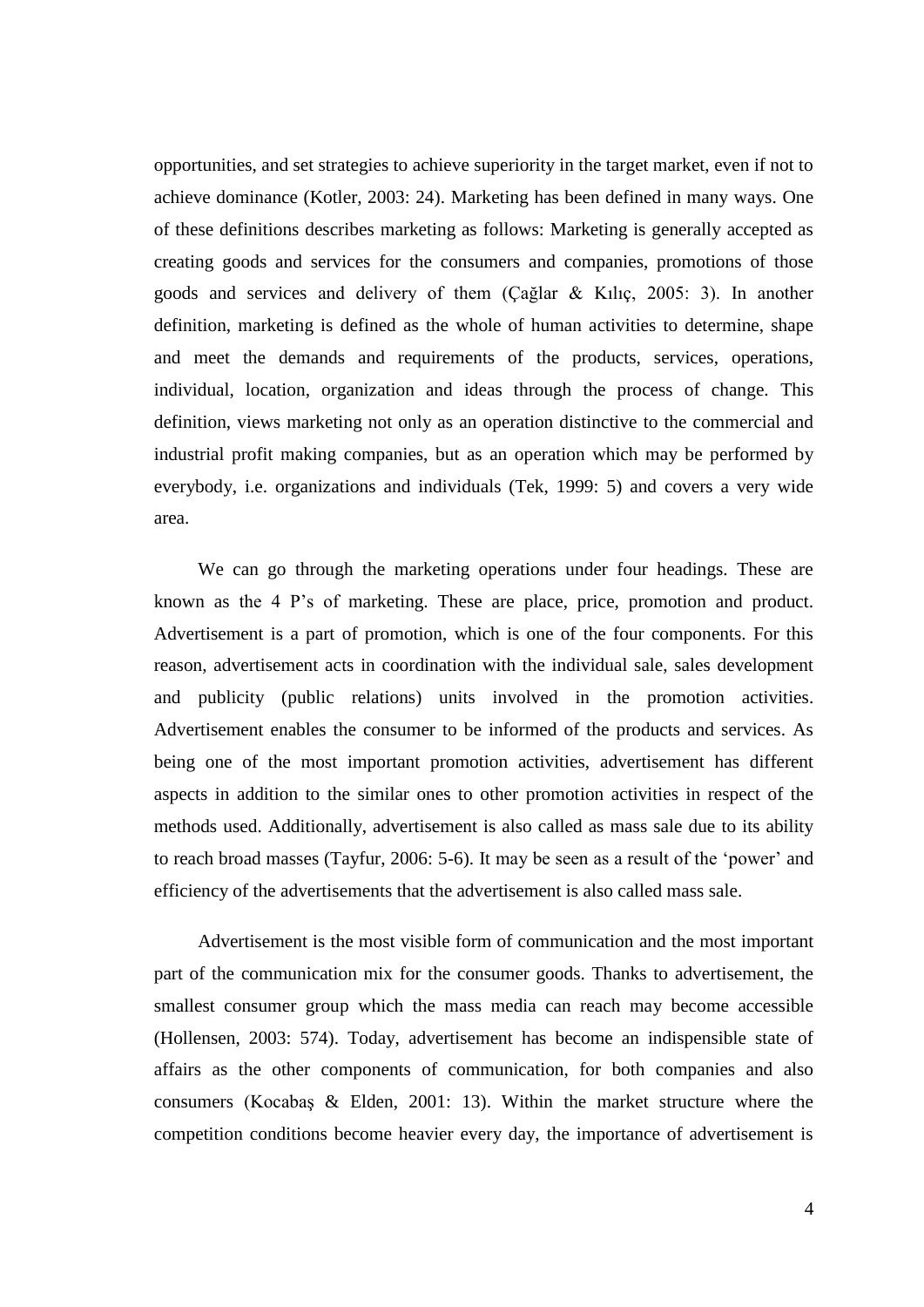an undeniable fact at the point of delivering the manufactured goods and services to the consumers.

Advertisement includes the operations for provision of messages or information with regard to any aspect of the goods, the services or the human activities (Ekelund  $\&$ Saurman, 1999: 7). Advertisement is the operation where a product or service, a company, an individual or idea positively introduced and adapted to the public opinion through the mass media in provision for a fee, of which tariff has been predetermined by an identifiable responsible authority. (Çağlar & Kılıç, 2006: 127). The companies have to perform advertising activities to maintain their continuity, struggle against with their competitors, and achieve their desired objective in the market. The advertisement phenomenon is of great importance for both the manufacturers and the consumers because the manufacturers are to inform the masses of the existence of their products so they can sell them. And the consumers would like to know the specifications (e.g. price, quality, package, warranty, etc.) of the products before buying them (Tayfur, 2006: 6-7) and so they feel confident.

Advertising is performed to achieve the different purposes among companies. While some companies wish to increase their sales or their market shares, other companies aim to create an identity for their products or strengthen their brands. In general sense, advertisement is intended to achieve a series of objectives such as to increase the sales, to create a corporate and brand image, to develop the market, to support the sales force and distributors, to maintain the learning level and to introduce new products. The main objective of advertisement is to enable consumers to react positively against the products and services of the companies and convince them. The advertisement may also be deemed as a tool preparing the consumers to other marketing components (Çağlar & Kılıç, 2006: 128). Advertisement influences consumers, creates demand and even switches a demand from a brand to the other. However, advertisement is not an efficient tool on its own for the companies. Advertisement is to be supported with other marketing components (with individual sales, sales development and public relations involved in the activities of product, price, distribution and promotion). Advertisement should help introduce the user, the use, the product and the integrated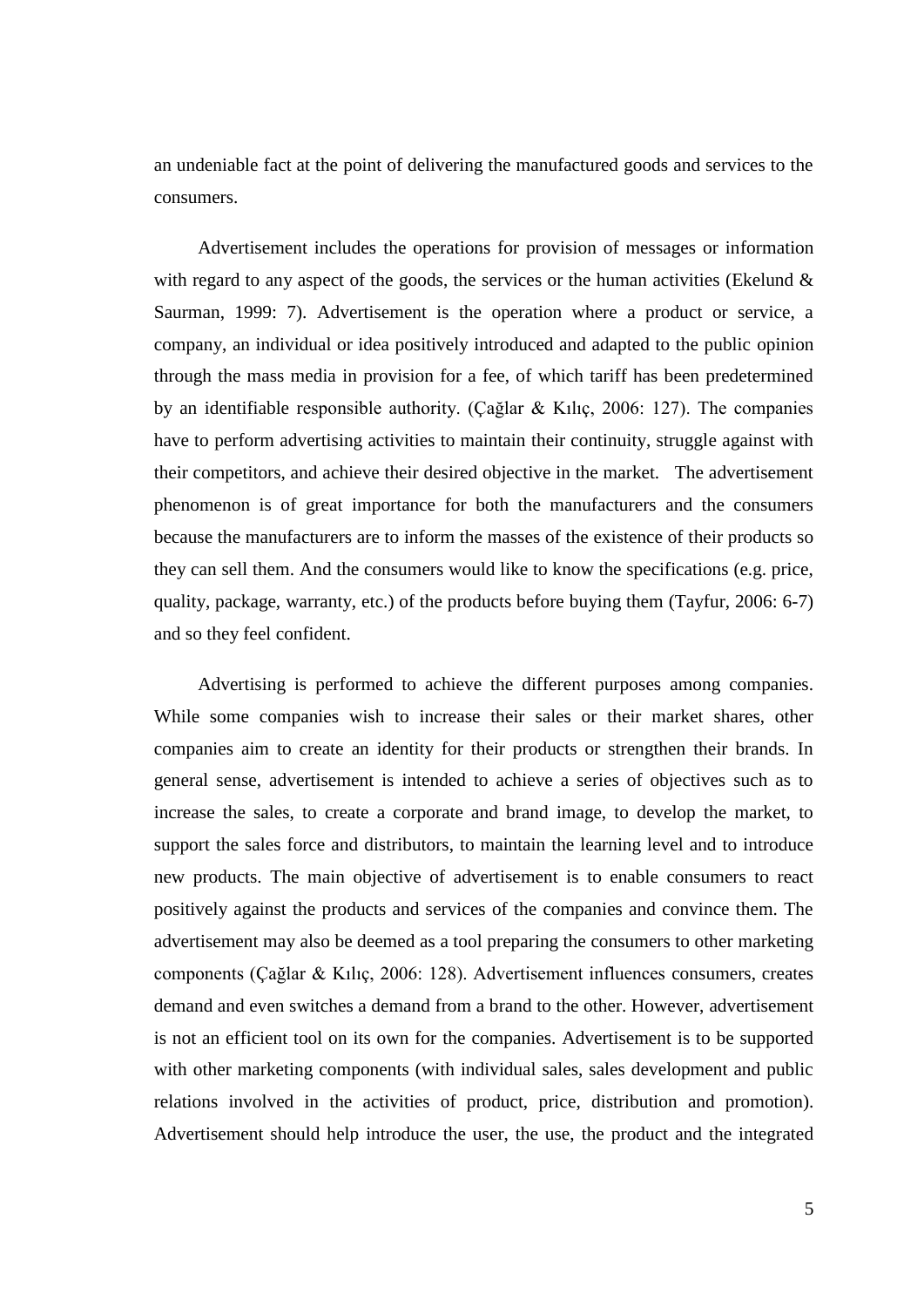image of product (Zyman & Miller, 2000: 92). In brief, advertisement should not be considered as a method performed only instantly and expected to bring success, but as a whole package of activities performed for the product to have a 'sound' place in the consumer's mind.

## **Advertising Sector and the Distribution of the Advertising Pie by Channels**

This section will review the development of the advertising sector in Turkey and the distribution of the advertising investments today by media channels in general, and in doing so will examine newspaper advertisements in particular.

Advertisement is an activity gradually gaining importance in the marketing efforts of the companies. The effect of the television on the public, the developments in communication technology and the competition environment increasing depending on the growth of trade volume have all further increased the importance of advertisement today. Each company seeking to get a share from the market, now, considers advertising activities necessary for themselves. Advertisement is basically important in terms of its contribution to increase their sales through promotion for the companies producing goods and services. However, it would be wrong to say that only companies advertise. Non-governmental organizations, political parties, public bodies and organizations advertise, as well. Political parties run advertising campaigns for their candidates to be elected. Non-governmental organizations may apply to advertisements in such respects as environmental protection, family planning, prevention of smoking and alcohol consumption, energy saving, protection from AIDS, etc. Public bodies and organizations draw on advertisements to provide the support of the public and to raise the awareness through the public service advertisements (Fidan & Yılmaz, 1998: 16). In other words, advertising is performed not only to increase the sales of the manufactured goods or services, but also to inform and raise public awareness on certain issues.

The advertising sector in Turkey has entered in the marked improvement since the beginning of 1970's. Another important point to be noted with respect to the development of Turkish advertising sector is that multi-national advertisers have entered the Turkish market (Gülsoy, 2008: 104). In relation to that, advertising in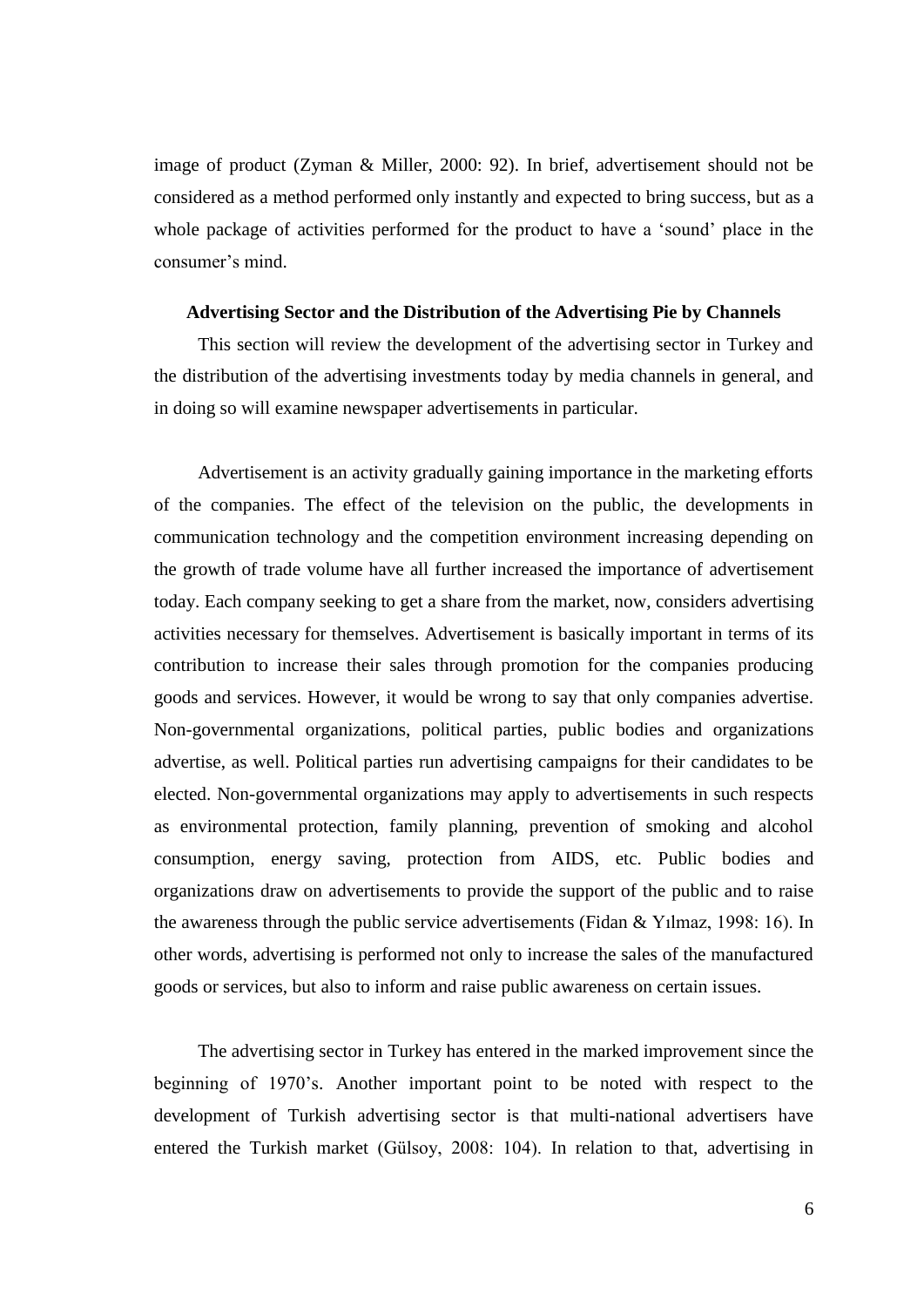Turkey in harmony with the globalization process of the world has shown quite rapid development in recent years in terms of both the money spent and also quality. This development means 10-20% actual growth of the market (except for the crisis periods) every year. The structure of the sector tends to develop from the conventional criteria to the standards of the market economy. The liberalization of the foreign trade has caused the world brands to enter into the Turkish market and to make production investment. The competition environment created with this development has brought forth the belief in the necessity of advertising, and the requirement for well-arranged media planning has brought along the scientific methods such as compilation and use of media data. A stage, where the contemporary methods are much more applied in the measurement of the efficiency of advertisement, has been achieved, and the respective developments have created similar results in the reorganizations of the advertising agencies. It can be said that Turkish advertising sector, today, is ahead of many other sectors in adopting and applying both EU and USA standards (Çetin & Duran, 2009). Significant ground has been covered in the recent years, especially in terms of the quality of the works performed and delivery of these to the consumer. Additionally, it is quite an important case that the perceptions of the advertisers related to the advertisement have changed. That is, the advertisers, now, do not consider the advertising budget they allocate as an extra expenditure within their budget planning, but as a necessity at the point of marketing and sale of their own products or services. However, it is not possible to say that such case is also applicable for the periods, when national or international crises are experienced. During crises, the leading expenditures that companies initially cut are the advertising expenses.

In the light of the information above, media investments in Turkey for the recent five years including 2006-2010 are shown at the following table separately in detail to cover all the channels and with their percentages within the total media investments.

The figures at the table above are the figures excluding VAT, which are determined by the Turkish Association of Advertising Agencies by calculation and verification of the average of the data collected from the media organizations and media agencies. It clearly presents the distribution of it between the amount of the advertising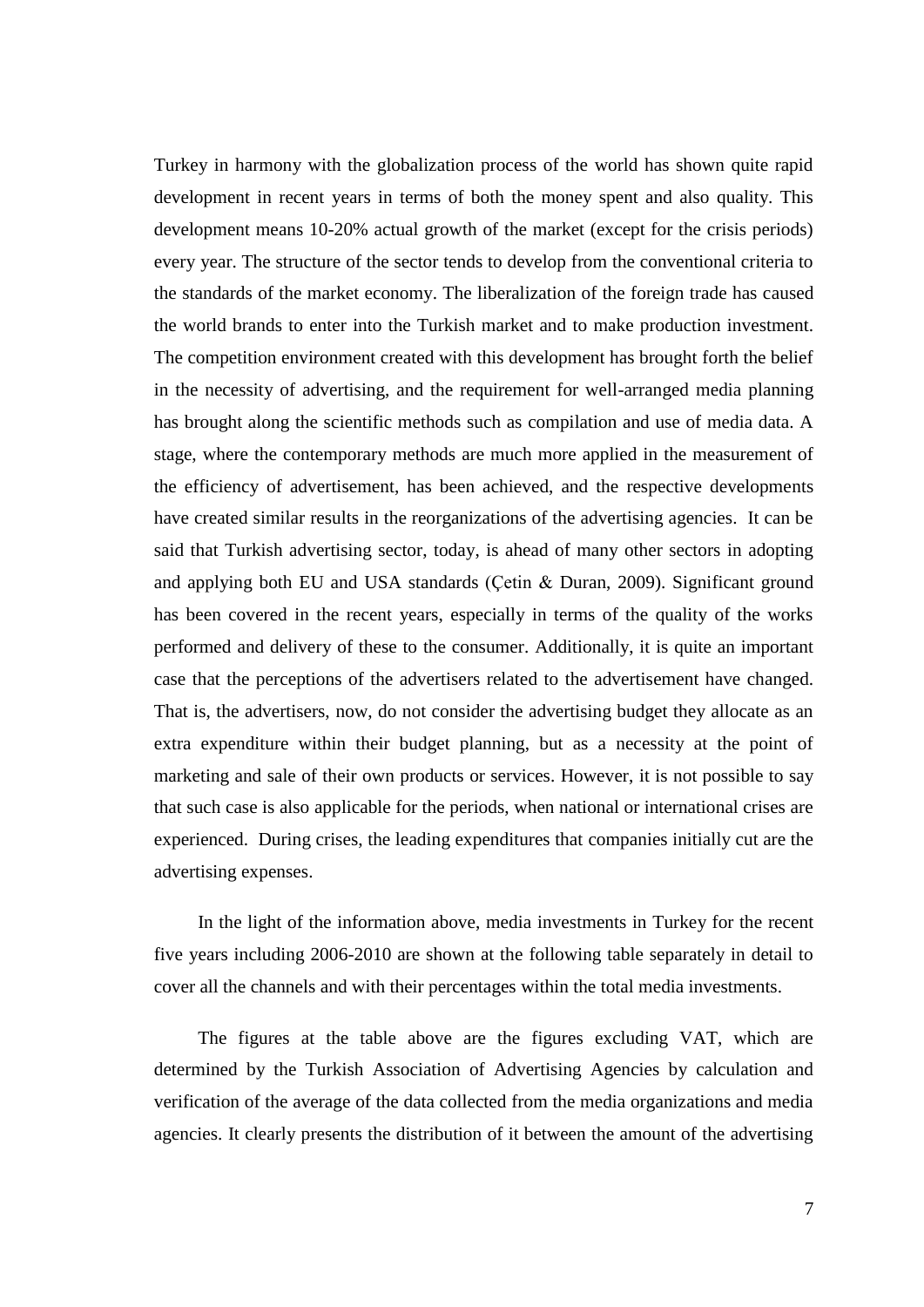market share and the mass media. The figures indicated in total on the table shows the net publication incomes of the measurable media. Beside these figures, the total of the other investments such as production, below-the-line transactions, incomes of the local channels and agency service fees etc., which are the immeasurable items, are expected to be approximately one-third of the net publication incomes of the measurable media. In other words, the immeasurable items are anticipated as the 25% slice of the total advertising pie.

|                   | 2006           |               | 2007           |               | 2008           |               | 2009           |               | 2010           |               |
|-------------------|----------------|---------------|----------------|---------------|----------------|---------------|----------------|---------------|----------------|---------------|
| <b>Media</b>      | <b>Million</b> | <b>Share</b>  | <b>Million</b> | <b>Share</b>  | <b>Million</b> | <b>Share</b>  | <b>Million</b> | <b>Share</b>  | <b>Million</b> | <b>Share</b>  |
|                   | TL             | $\frac{6}{9}$ | TL             | $\frac{6}{6}$ | TL             | $\frac{6}{9}$ | TL             | $\frac{6}{9}$ | TL             | $\frac{6}{6}$ |
| <b>Television</b> | 1.442          | 52.32         | 1.760          | 53.20         | 1.687          | 52.05         | 1.442          | 52.11         | 2.018          | 55.85         |
| Print<br>Media    | 1.020          | 37.01         | 1.113          | 33.65         | 1.065,74       | 32.88         | 818            | 29.56         | 942            | 26.07         |
| <b>Newspaper</b>  | 914            | 33.16         | 990            | 29.93         | 952,08         | 29.37         | 746            | 26.96         | 856            | 23.69         |
| <b>Magazine</b>   | 106            | 3.85          | 123            | 3.72          | 113,66         | 3.51          | 72             | 2.60          | 86             | 2.38          |
| <b>Outdoor</b>    | 160            | 5.81          | 235            | 7.10          | 242,37         | 7.48          | 198            | 7.16          | 252            | 6.98          |
| Radio             | 101            | 3.66          | 111            | 3.36          | 111,51         | 3.44          | 88             | 3.18          | 104            | 2.88          |
| <b>Cinema</b>     | 33             | 1.20          | 36             | 1.09          | 39,43          | 1.22          | 39             | 1.41          | 45             | 1.24          |
| Internet          |                |               | 53             | 1.60          | 94,9           | 2.93          | 182            | 6.58          | 252            | 6.98          |
| <b>Total</b>      | 2.756          | 100           | 3.308          | 100           | 3.240,95       | 100           | 2.767          | 100           | 3.613          | 100           |

**Table 1.** Media Investments between 2006 and 2010

**Source:** Turkish Association of Advertising Agencies (2011). Retrieved March 28, 2011, from http:/[/www.rd.org.tr/](http://www.rd.org.tr/).

Additionally, due to the expansion of use of Internet and the increase in Internet advertising, the share of the Internet has been specified as 53 million TL for 2007; 94,9 million TL for 2008, 182 million TL for 2009 and 252 million TL for 2010 beginning from 2007, only including display advertisements, except for the search engines and mobile applications. In this case, it shows that Internet advertising has shown a serious rate of increase every year in comparison to a previous year and achieved the highest rate of increase among all the channels.

As seen in Table 1, when we consider in terms of measurable media incomes, the highest share is received by the television exceeding the rates around 50% on average, and the televisions are followed by the print media, including the newspapers and magazines. In print media, a large share is covered by the newspapers, which we can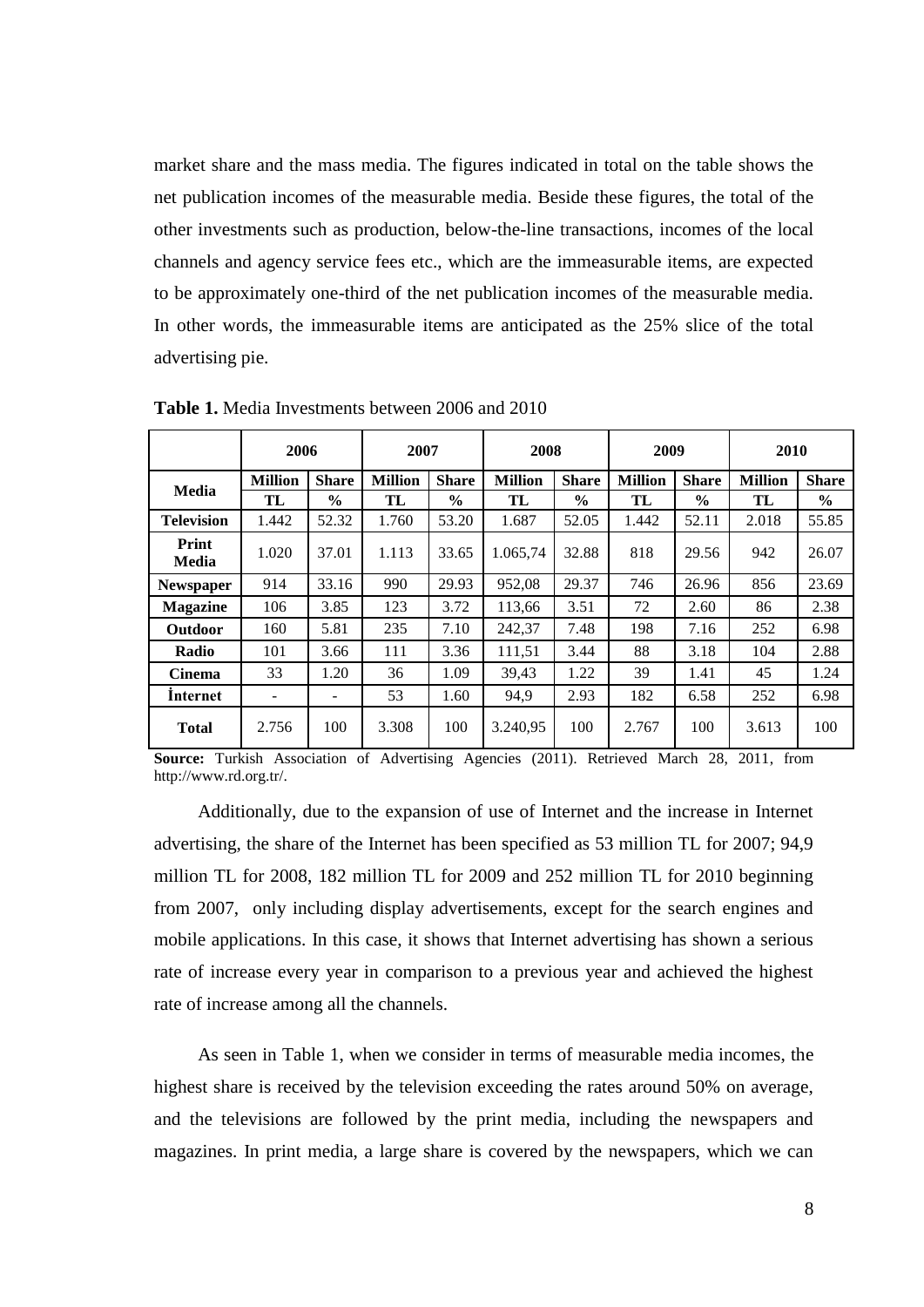express with the rates around 90%. However, it is seen that the print media, where average share has gradually decreased for the last five years, fell down under 30% in 2009 and 2010. Additionally, that the total media investments go into a decline in 2008 and 2009 should be assessed as the direct reflection of the global crisis beginning at the last quarter of 2008 and quite deeply effective in 2009.

Doğan Group has the majority of the values related to the advertising pie seen on the table. A variety of companies within the structure of Doğan Holding operating on different channels hold a share of approximately 40%. The newspapers owned by Doğan Group which cover around 65% of the newspaper advertising pie rank in an indisputably leading position, especially thanks to the share of around 40% received by Hürriyet newspaper, the flagship newspaper of the group. Çalık Group ranks in the second leading position with the share around 18-20% it receives from both the total advertising pie and also the newspaper advertising pie. Çukurova Holding, which receives around 10% of the total advertising pie, is the third leading group; however, Çukurova Holding holds only 3-5% of the newspaper advertising pie.

The share that the newspapers receive from the advertising pie holds a serious rate of place within the total advertising percentage and suggests an idea about how much important the advertising revenues are. Although, the share and figures held by the newspapers are at a seriously good level, we cannot tell the same positive case with respect to the sale rates, that is, circulation figures of the newspapers. The circulation rate of around 5 million remains quite low in proportion to the population despite its better appearance in number compared to European countries, when we take the rate of circulation/population in consideration, we face with a rate in a range of 7-8% in our country, and we can say that we rank in the middle positions in the world ranking. However, this rate is quite high as 50% in North European Countries. Switzerland, Austria, Germany and England at the level around 30% among European countries, and again in Asia, with a rate above 50%, Japan are the countries attracting attention and at the top ranks in respect of the rate of newspaper sales per capita, that is, the proportion of the total newspaper circulation rates to the population (Balding, 2008).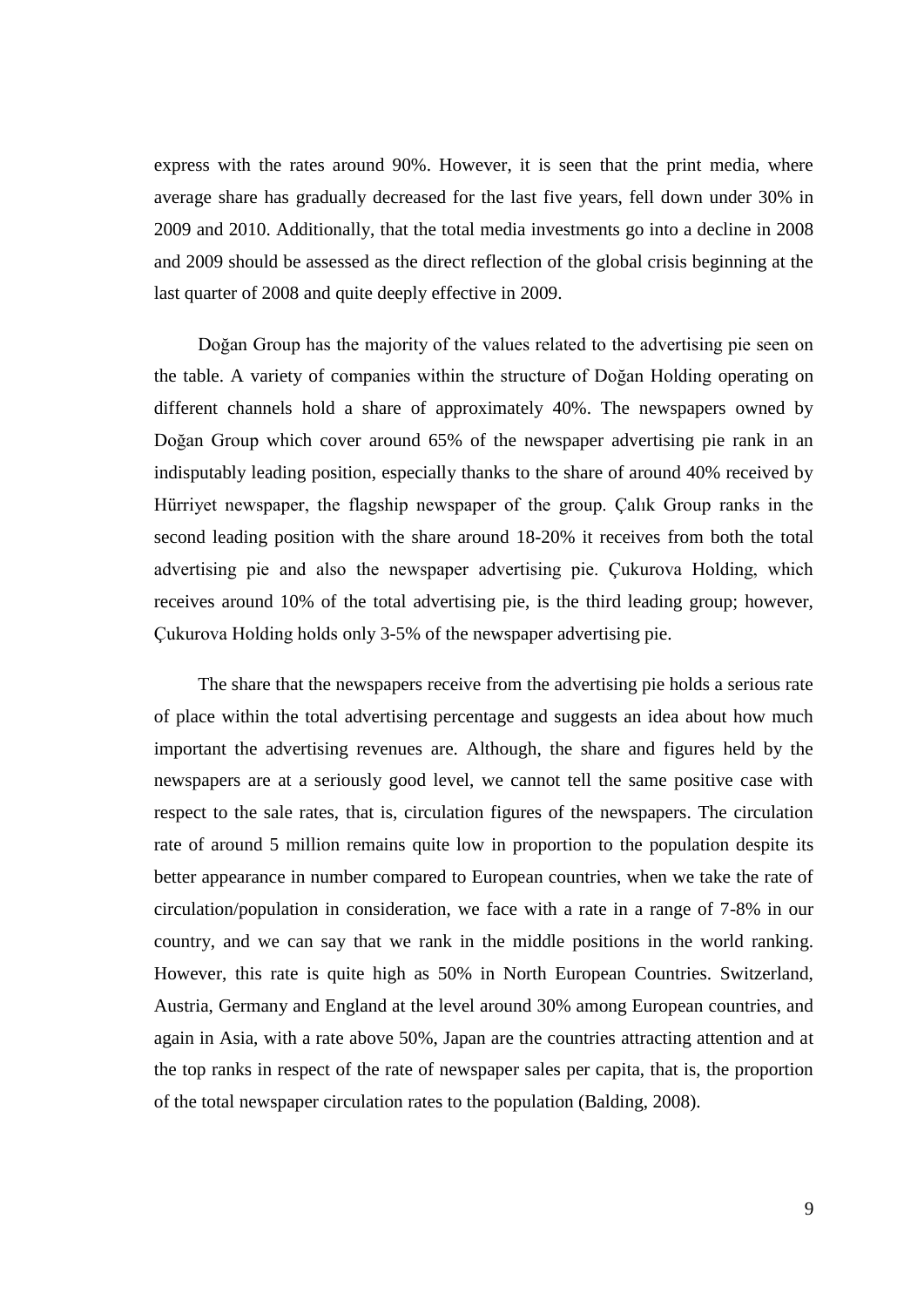Because of promotion campaigns, especially in the second half of 1990's, it is seen that the circulation rates in Turkey are above the levels around 5 million. With the effect of the high competition, the newspapers went in for a race to get more advertisements by increasing their circulation rates, and accordingly, to gain more advertisement revenues. However, newspapers gave up their promotion campaigns with the effect of the crisis in 2001, and as a result of this, they experienced loss of circulation by losing a substantial number of their readers. The circulation rates reduced to the level around 3 million, and the newspapers suffered a considerable damage.

Today, the promotion campaigns run by the newspapers have been banned as a result of various regulations, and only the promotion campaigns for the specific products are permitted. After these regulations apply, the newspapers have set off on a quest for various alternative ways to increase their circulation rates by increasing the number of their readers, and accordingly, to gain more advertisement revenues. What is the most standing out among these searches for the alternative ways is that the newspapers distribute a variety of supplements mainly on the weekends. Newspapers, whose objectives are to address the different masses and fields of interest by generally concentrating on certain thematic issues thanks to these supplements, seek to increase their sales rate by this way. Additionally, these supplements are perceived as more attractive for the advertisers to reach the target mass as these supplements are intended for certain fields of interest. Besides, the newspapers seek to increase the number of pages in order to increase the number of readers and gain much advertisement revenue. The 'big newspapers' which have previously consisted of 25-30 pages are printed in a range between 35 and 45 pages. Thus, they attract the attention of the readers much more and gain much advertisement revenue.

## **Paradoxical Relationship between Advertiser and Reader for Newspapers**

The public sphere refers to a figurative space in which private citizens discuss matters of public concern. In literal terms, this space can be coffee houses, public squares, or mass media. The key point is that this public discussion represents the ultimate court of appeal in democratic society. The globalization thesis suggests that a global public sphere may be evolving, where private citizens of many countries are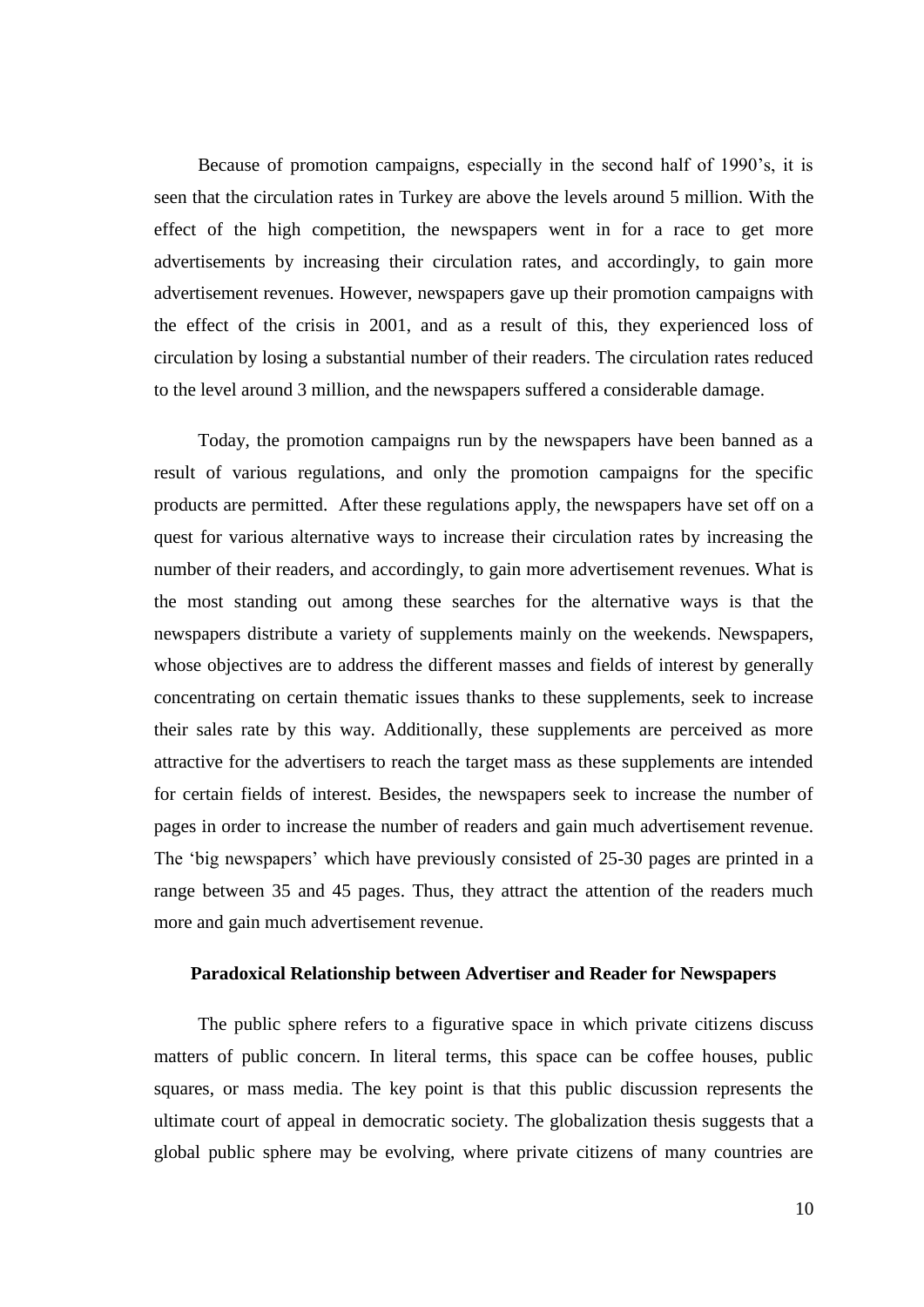concerned about matters of global public concern. There is some question, however, whether such a global public sphere exists, or if it does exist, whether it will be allowed to grow. The corporatization of media, represented above all by concentration of ownership, is resulting in counter pressures that threaten to replace public communication with commercial communication (Jacobson & Jang, 2003: 59). Some ascribe the trend toward advertiser-journalists cooperation to the increasing corporatization of media outlets, which are often owned by a conglomerate that itself is a major advertiser. The trend to corporatization has led to more attention to the bottom line, especially as the profit potential of newspapers has become apparent. Corporations buying newspapers at increasingly inflated prices began looking for ways to maximize their investment by cutting cost and boosting revenue (Edge, 2000: 204).

It is difficult to argue today that journalists are not bound to their primary responsibility toward their organizations. Richards (1999) emphasizes that, in addition to the technological challenges that journalism faces today, the continuing corporatization of media with a continuing concentration of power into the hands of a few corporations worldwide has become one of the most important factors that influence journalism and that will continue to influence it in the future. Richards (1999) asserts that most journalists are already finding themselves employed by these corporations and that, in ethical terms, their positions shift from individual professional responsibility toward their publics to become partially redefined by the organizations to which they belong (Vujnovic, 2008: 75). As corporations increase their power, they meld with the journalistic air and blend into the media atmosphere, so that a *de facto* corporate state appears to supply us with the oxygen we breathe. Under such circumstances, accepting corporate power seems natural and neutral; opposing it seems "ideological." The corporatization of media is part of broader developments in public and private life. We're invited to choose from choices made for us by wealthy and powerful elites. Democracy has very little to do with the process (Solomon, 1998: 155). The corporatization of media has also led to an increasing focus on earnings. And because revenue for news Web site advertising has fallen well short of offsetting the rapid and deep loss in revenue for print advertising, many news companies have responded with personnel and production cost cuts. Beyond the obvious closures, there has been much evidence of these troubling financial times (Mersey, 2010: 8).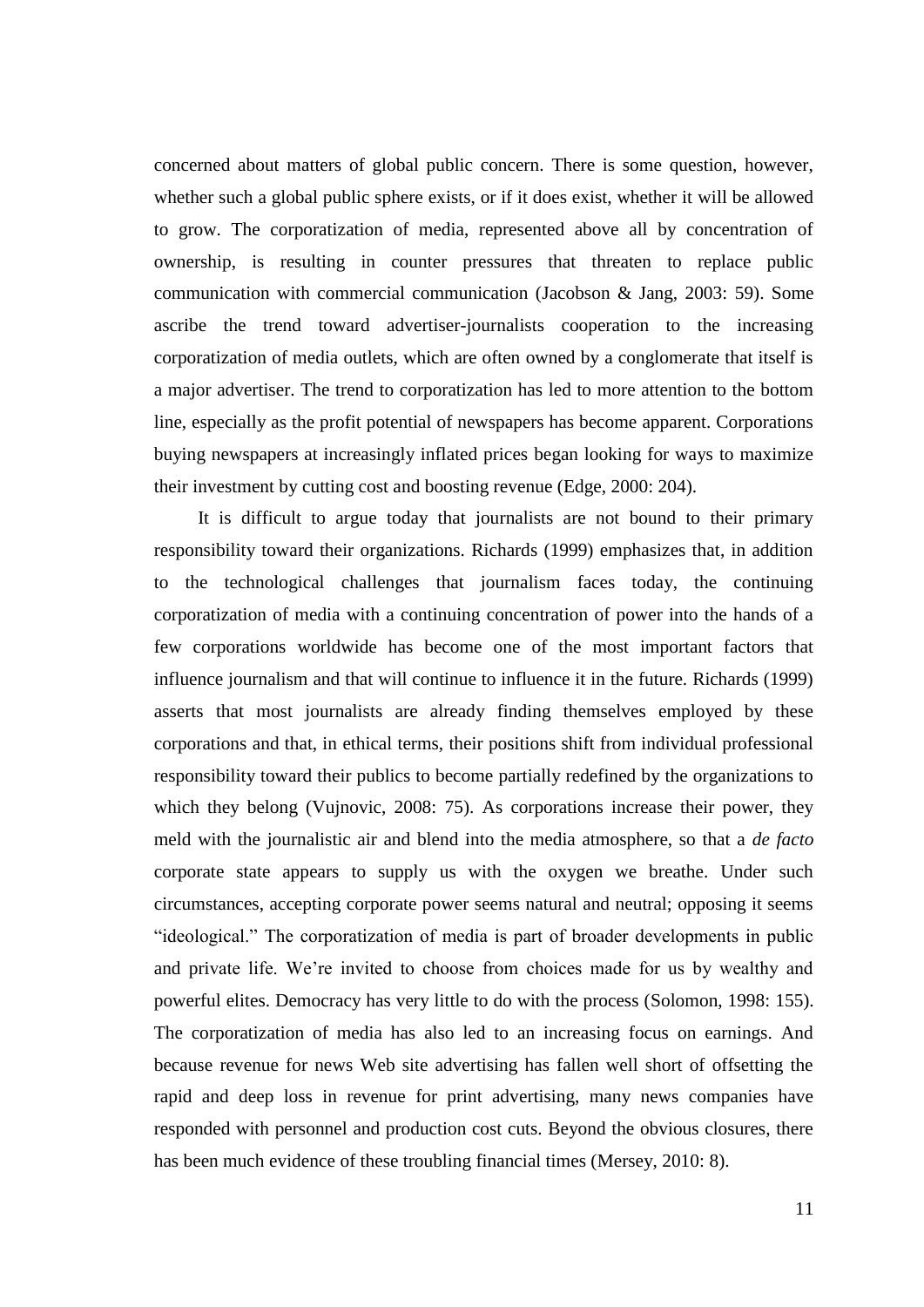The paradoxical relationship between the advertiser and the reader for the newspapers has begun to become effective since the earlier 1990's, when especially the economic factors were of quite importance for the newspapers, the competition increased, and the globalization phenomenon had gradually become widespread and begun to be effective on the sector.

The target customers of the newspapers currently consist of two groups. One of these are the advertisers and the other are the readers. The newspapers have to try not to switch the 'precision balance' between these two groups and stabilize the balance between them. Otherwise, the care to be switched to one of the both parties may either lead the newspaper into an economically difficult state, or take them into the processes, which may go so far to the loss of the mass of readers depending on the decreased feeling of trust.

There are things required to be done by the newspapers to demonstrate the ability to provide the precision balance between the advertisers and the readers. Otherwise, the failure to provide this balance may lead to irrecoverable consequences for the newspapers.

In Turkey, an important part of the newspapers in the print media sector are the institutions under the corporations support and continuing their operations under this power. Let alone making profit, there are newspapers keep operating only for the advertising of the operations performed in the other business units under the holding and for the elevation of the group's prestige before the public opinion, even if there is a substantial loss. Although this financial burden does not appear to be a problem for the holding, the conditions may change in time and these newspapers may be faced with being closed down. For this reason, the newspapers are to create the financial conditions to be able to remain standing and to keep operating with their own corporate identities, considering the possibility of the conditions and circumstances to change in the future, even if they are secured by holdings.

One thing that has remained a constant revenue source is advertising. Advertising has been the primary source of revenue since Gutenberg invented the printing press in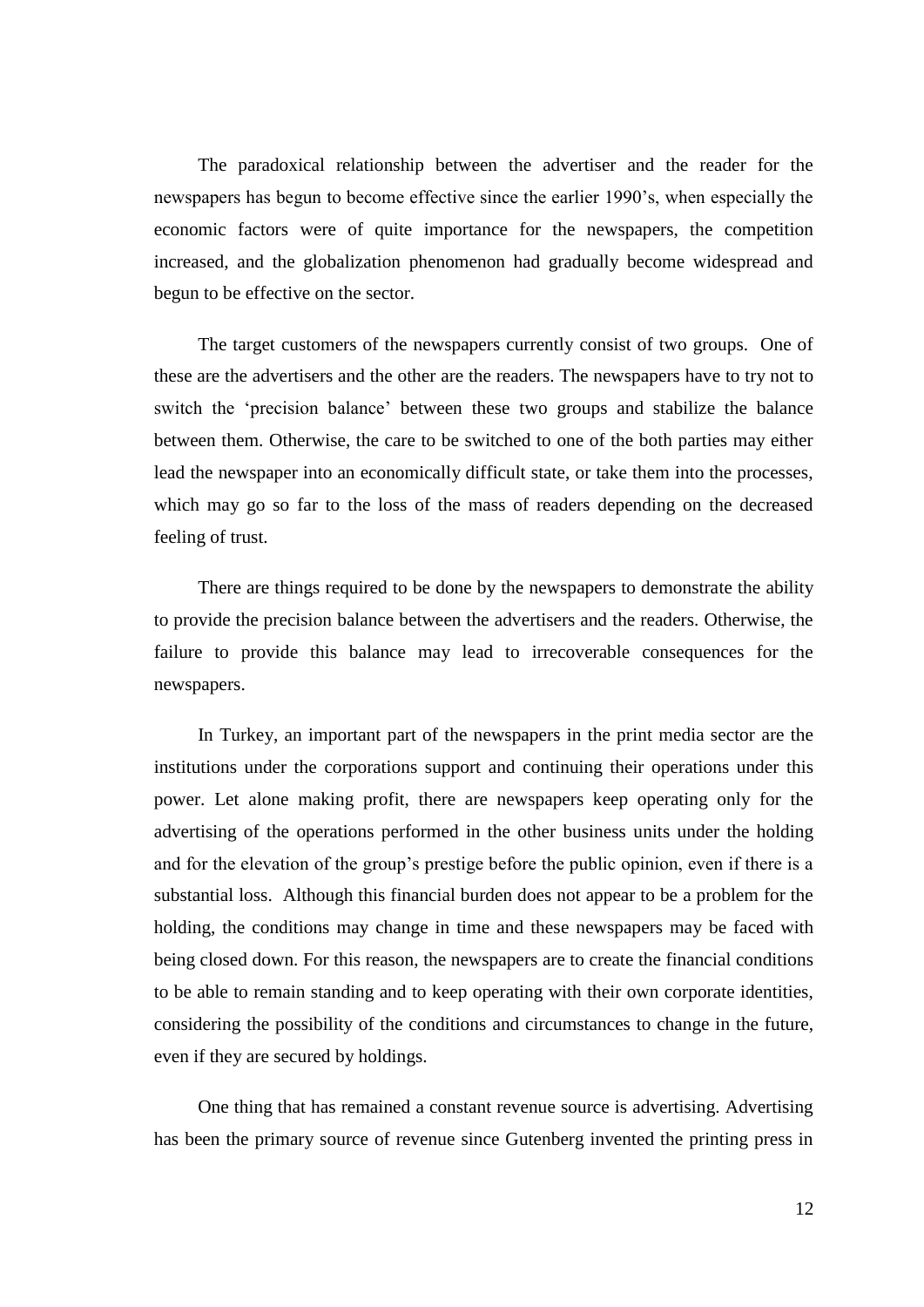1440. No matter if the publication is The Hartford Courant, which was founded in 1764, or Sports Illustrated*,* which had its first issue published in 1954. If you have ever opened up an issue of Sports Illustrated the advertisements practically fall out of the magazine. The New York Times is no different. The Times has a vast amount of advertisements and the larger they are the more they cost. And keeping with the trends, there are also plenty of advertisements on their website as well. Most of these advertisements are completely annoying but they still remain an effective tool in revenue generation (Miller, 2011). In this sense, it is largely in direct proportion that the newspapers can survive with their own financial resources in the current economic business cycle and increasing competition environment to the revenues they gain thanks to advertising. The advertising revenues are of vital importance for all the channels involved in the media sector, and in a position, which we can call 'sine qua non'.

The costs of paper and printing incurred by the newspapers are higher than the sales price of a daily newspaper with an average number of pages. In other words, generally the newspapers are sold to the readers with a price below the costs of paper and printing. This shows that the increasing sales chart means the rise of economic deficit for the newspapers, when other income resources (advertisement and publication revenues) are not taken into consideration.

Other than the costs of paper and printing, there are other administrative costs, the expenses such as human resources, power supply, water supply and telephone services, etc., and the costs incurred by the newspapers for their own advertising and marketing operations as well as unexpected costs, which we can classify as the other cost items of the newspapers. The total of these costs generally achieve a figure around one and a half times of the costs of paper and printing.

These high rates for the other cost items of the newspapers and the irrecoverable sizes of these with the sales revenues push the newspapers to involve in a variety of activities to gain advertisement revenues and increase their advertisement revenues, and this brings along various concessions made for the sustainability of the advertisement revenues in time.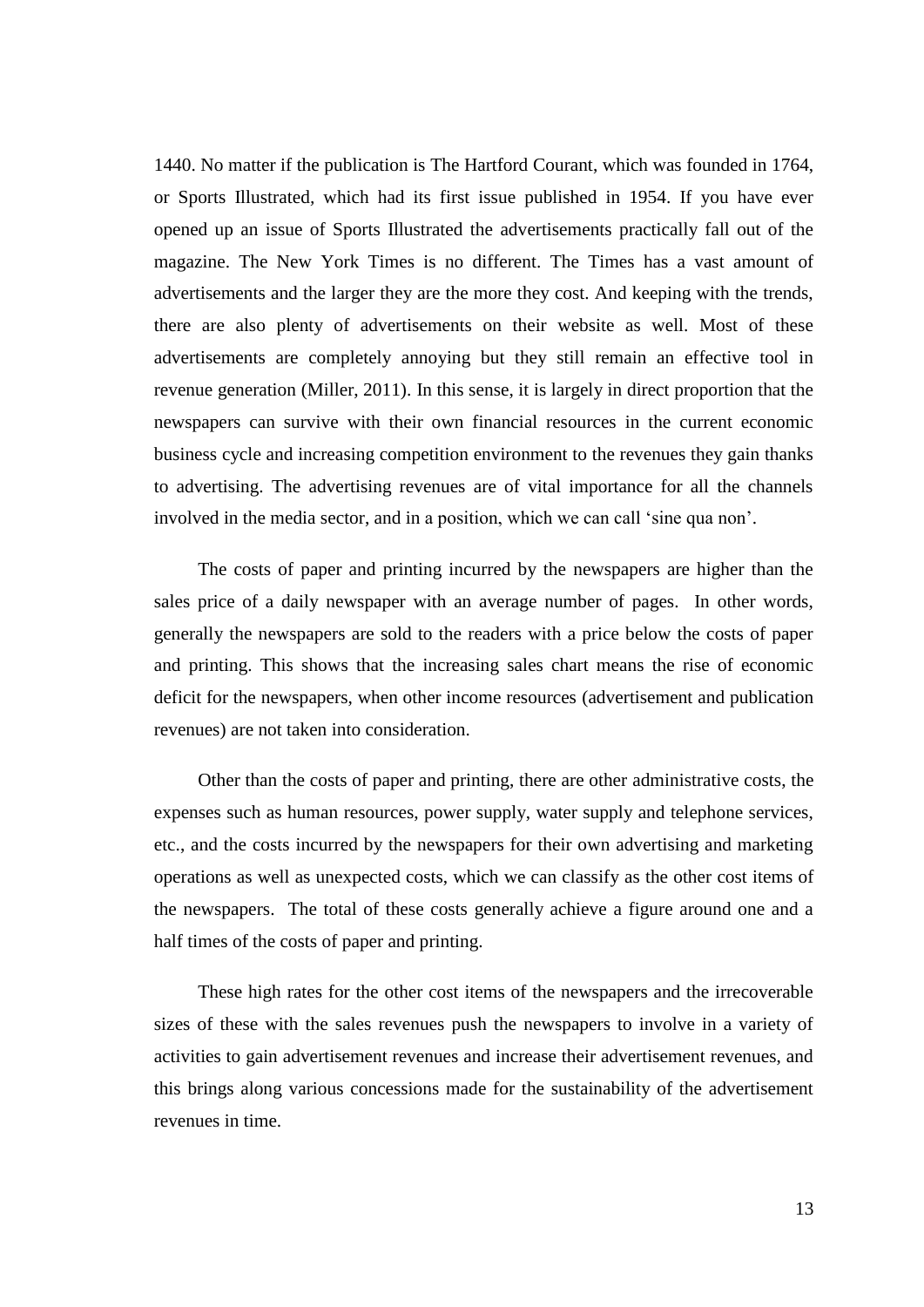Beside the advertisement revenues that are quite important for newspapers, there are the readers enabling a newspaper to be a 'newspaper' and buying that newspaper on the other side. The readers are the leading factor of top priority for a newspaper to exist, survive and to carry on its operations. The newspaper readers consider the newspaper a part of their own and cannot easily change their 'newspapers' depending on the routine for years. Therefore, it creates great adverse effects on the mass of readers and may lead to quite strong reactions to be engaged in the activities abusing the reader's trust.

At this point, let's talk about online version of newspapers. Most readers of newspapers predicted that online versions of newspapers will die easily. But surprisingly online newspapers didn't die but continued publishing on cyber space. In fact, the researcher found out that the online version is different from the print. A study conducted in the University of Columbia gave details that majority of the subscribers of the print version also wants the online version that's why they subscribed. Another finding was that those prefer the reading newspapers online likes it better because they can easily choose the type of news they wanted to read (Meneses, 2007). Harnessing new technology and paying attention to changing reader habits to turn old models of journalism into ones that fit how people get news today through social media referrals, search engines and, less and less frequently, direct visits to an organization's homepage (Brownback, 2010). The layperson is just one source of online news. There has been an explosion of alternative news sources. However, for different reasons, they aren't necessarily better. These include many traditional news organizations, who have moved online to chase lost advertising revenue. While operating online has fewer expenses (distribution and printing costs are eliminated), these news sources often lose their primary source of revenue: the paying reader. Suppliers of free news depend more heavily on advertising revenue for their profit. The same is true for many traditional print papers. In order to compete with their online counterparts, free print dailies are offered as well, and must use advertising as their primary revenue (Gogolewski, 2007).

Pew's [Project for Excellence in Journalism](http://www.journalism.org/) has [released a study](http://pewinternet.org/Reports/2010/Online-News.aspx) on news consumption habits across platforms in 2010. According to the findings, Americans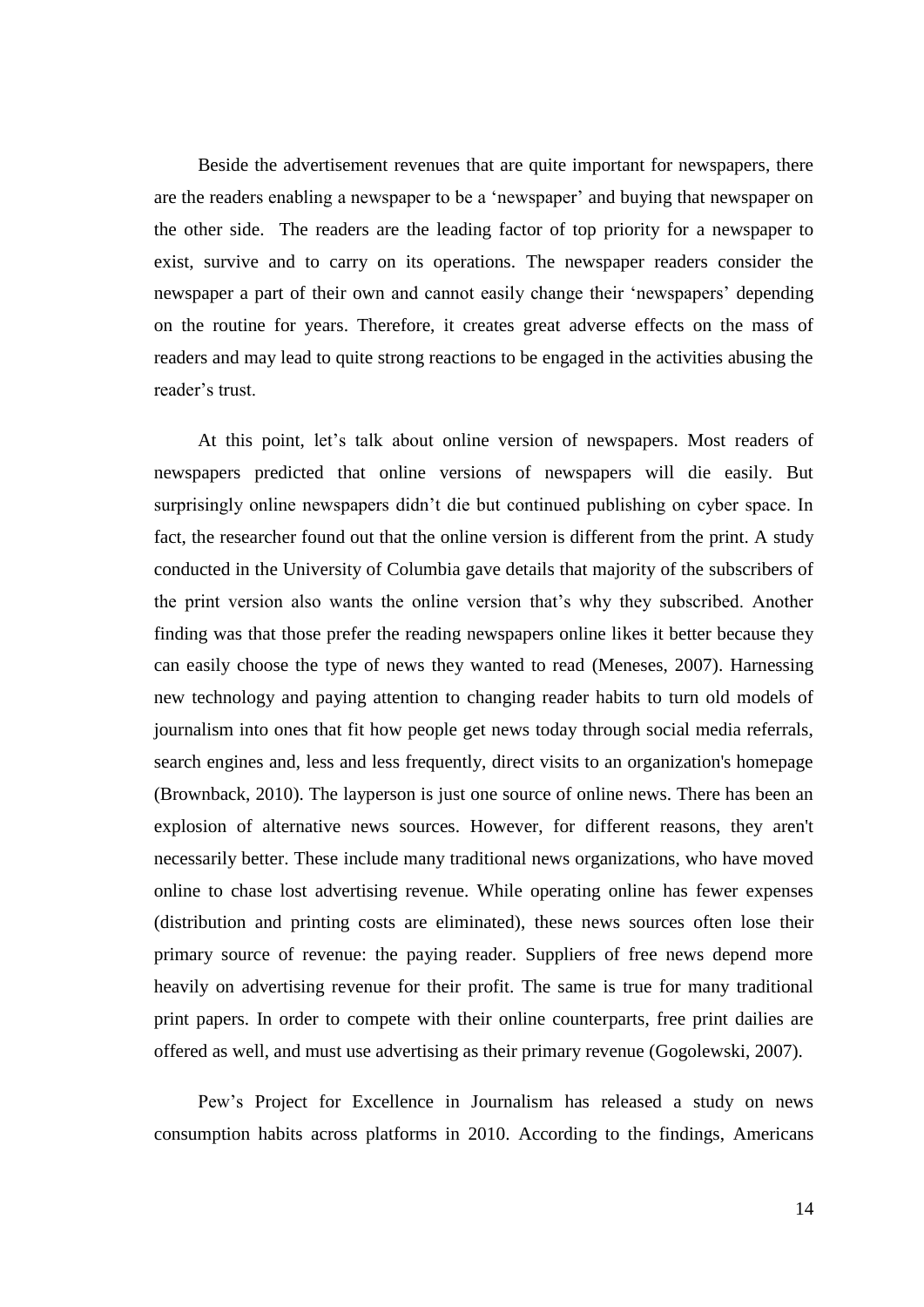want their news portable (33% of cell phone users now access news on their devices), personalized (28% of internet users have customized home pages) and participatory (37% of Internet users have contributed to a news story or shared it in some way). Americans today routinely get their news from multiple sources and a mix of platforms. Nine in ten American adults (92%) get news from multiple platforms on a typical day, with half of those using four to six platforms daily. Fully 59% get news from a combination of online and offline sources on a typical day. Just over a third (38%) rely solely on offline sources, and 2% rely exclusively on the internet for their daily news (McGann, 2010).

The realization that traditional business models and strategies to support journalism will no longer be sufficient in the digital age has resulted in new, increasingly desperate, attempts to find extra revenue streams. Gathering, packaging and disseminating the news is expensive. Some strategies, such as Search Engine Optimization (SEO) and premium content creation, have been aimed at finding new ways to bolster the longtime mainstays of advertising and subscriptions. Other efforts have involved creating new products that readers will be willing to pay for, such as personalized information created through database manipulation (Kaye & Quinn, 2010: 35). A study of the business models of online journalism also needs an analysis of the keys to success for the industry. As with any business, these keys are likely to change over time and the ability of a news outlet to keep up with the shifts is fundamental to its long-term success. For this reason, the elements required for success in online journalism are best organized chronologically from the past to present (Fusco, 2010: 6).

The increase in the mass of readers of the newspapers, that is, the rise in their sales; in other words, the increase in the circulation rates, is the primary leading reason for them to be preferred by the advertisers. The most leading criterion preferred by the advertisers is the wish that their own products or services are reached a larger mass and they are informed of these. Therefore, the newspaper's having high circulation rates highly increase the possibility of the advertisers to choose that newspaper.

Another criterion for the advertisers to place an advertisement on the newspaper is that the prestige of that newspaper, the general characteristic of the reader profile of that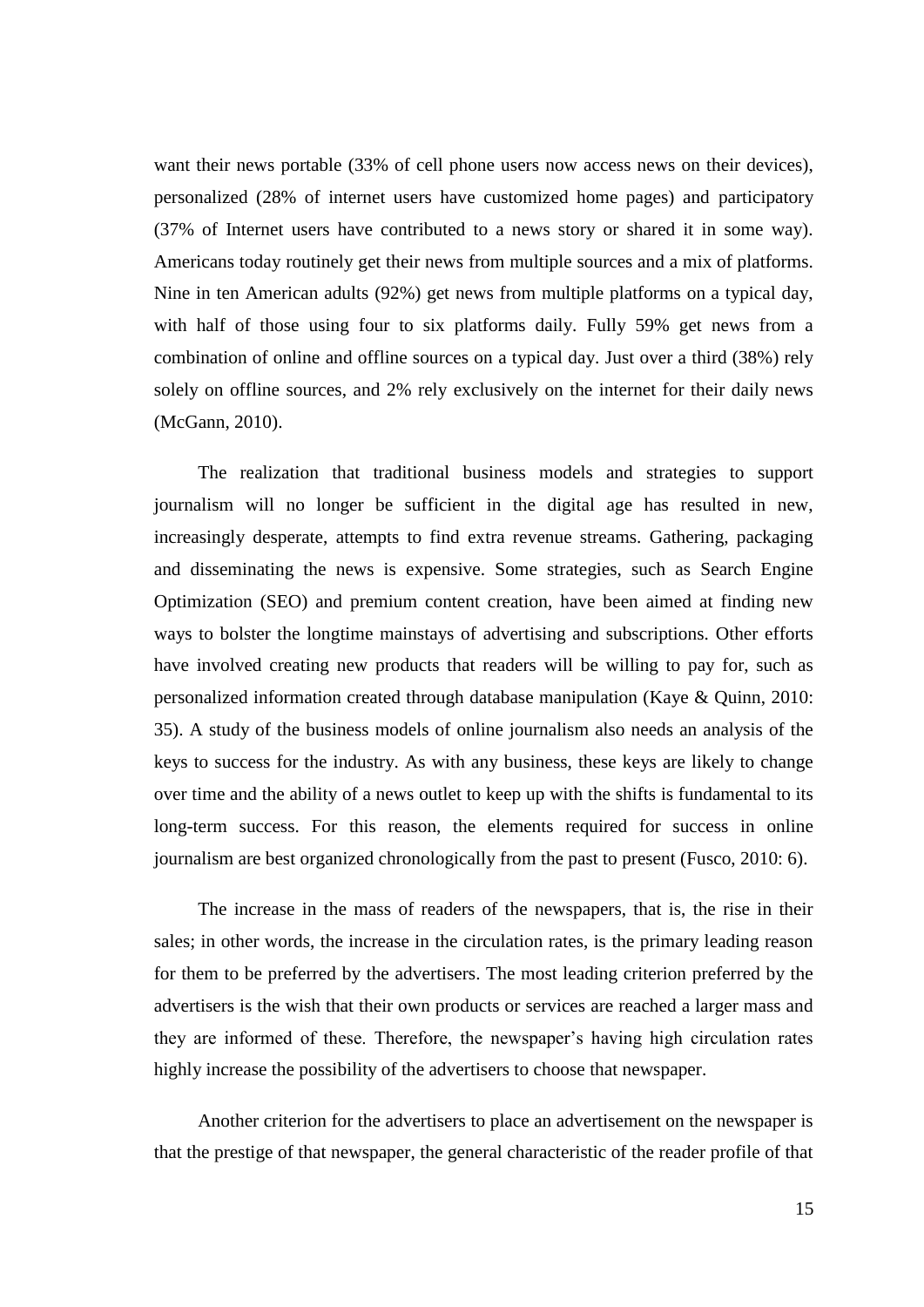newspaper and the possibility of the readers to choose their products or services are all higher. Depending on the level of income, the level of education or the general demographics, for a newspaper to have a pretty much certain mass of readers is highly important for the companies wishing to advertise a specific product and considering that the mass of readers of the newspaper they prefer is involved in their target market.

The newspapers have to achieve a minimum certain level of balance between the advertisers and the readers. If we consider the fact that the principal objective of the journalism is to inform and raise the awareness of the public, the newspapers primarily have to present the news in an objective, honest and neutral way to the readers. As the newspapers, however, are the companies established to make profit as all the other companies do, they have to make attempts accordingly by admitting this fact, as well. Since an approximately 65-70% part of the income resources of the newspapers are covered by the advertisement revenues, the relationships of the newspapers with the advertisers require a well-planned and serious understanding.

The order of priority between the advertiser and the reader, which is a quite thin line, requires the existence of a unity in terms of both the management staff and also the editorial department and editorial staff making the newspaper a 'living organism'. The inconsistency between the management staff and the editorial staff of the newspaper reflects on the general publication policy of the newspaper and the boss of the newspaper drives the news content as he wishes in the long-term. As a result of this distorted and improper regime, the loyal mass of readers of the newspaper lose confidence in their own newspaper, and may change their newspapers within a certain period of time, even if this change may be involuntarily.

Within this framework, the newspapers should both maintain their publication policy so that it will not shake the confidence of the reader, and also, maintain their relationships with the advertisers so that it will not affect their own corporate identity. Entailing a serious effort, this case is really important for the corporate identity of the newspaper not to be damaged and the continuity of the confidence and commitment of the reader. If, otherwise, the balance is disturbed by switching one of the both parties may lead to coming to a difficult economic dead-end, or facing with the risk of losing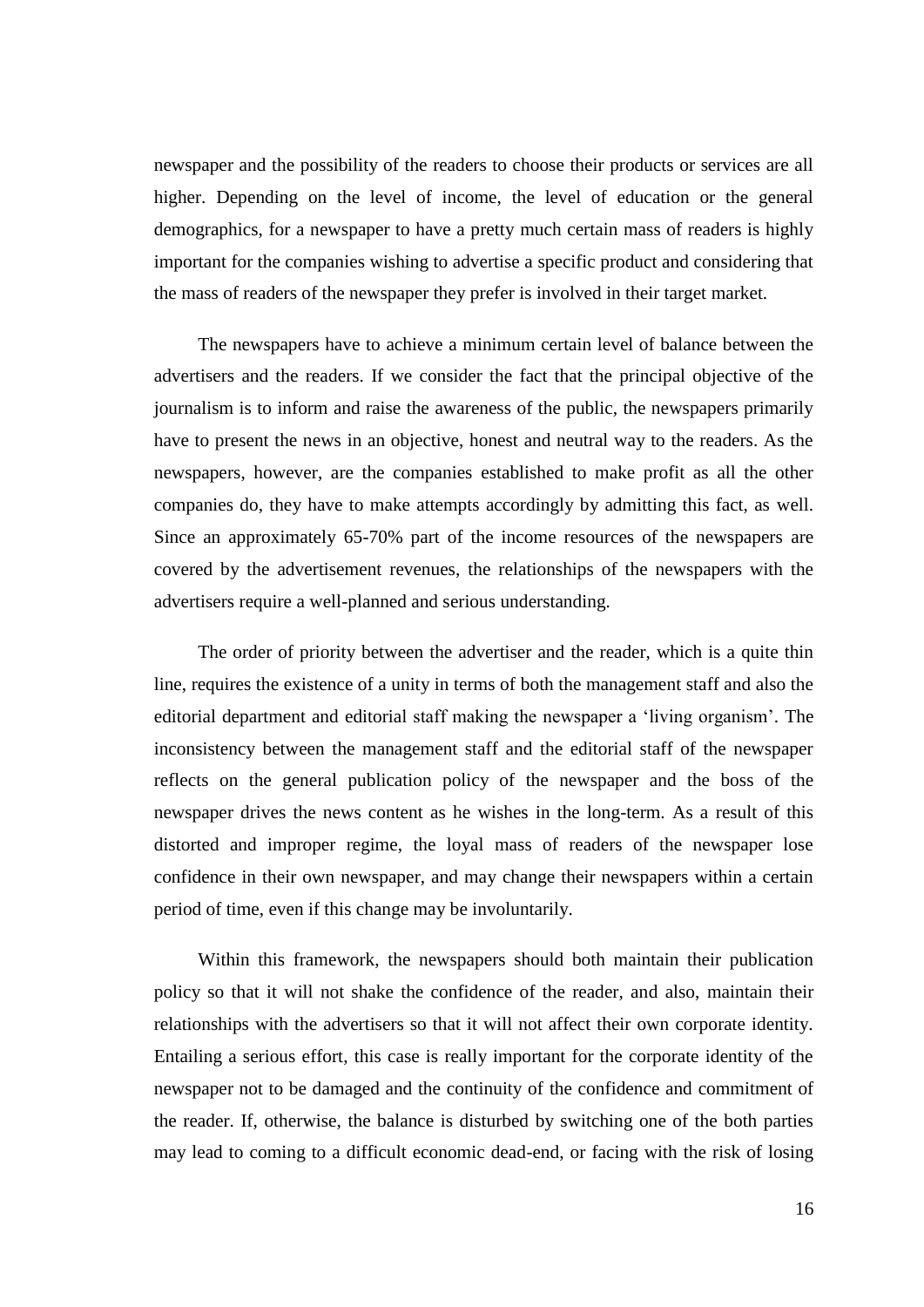the reader. The reduction in the mass of readers, that is, the reduction in the circulation rates eliminate the reason for choosing that newspaper on advertisers' part, and again bring along the financial difficulties. Therefore, it is required to perform operations not to disturb the balance between both of the customer groups to determine the level of the relationships with the advertisers and for the readers not to give up their continuing habits for years.

#### **Conclusion**

All the companies have to create a regular and steady income resource to survive and continue their operations under today's economic conditions. The newspapers involved in the media organizations that can be considered as a social organization primarily due to their properties of creating and molding public opinion have to make profit to continue their existence as all other companies do.

As the newspapers are the products consumed on daily basis and have one-day life-cycle, they are the companies, which draw on all the benefits of technology and have to integrate all the innovations to comply with the conditions brought with the competition due to their distinctive characteristics both during the production stage and during the process of reaching the readers.

The newspapers, knowing that it is necessary to be economically powerful to continue their operations and survive in the strong competition environment, are involved in various activities to enhance their revenues and to be able to exist in corporate terms. If we consider the fact that even the costs of paper and printing only other than the general expenses are above the sales price of the newspapers, the newspapers have to close this gap created between the revenue and cost items and switch into a profitable position.

Among the revenue items of the newspapers, the sales and sponsorship revenues hold an approximately 30-35% part of their total revenues. For this reason, it is almost impossible for a newspaper to survive without advertisement revenues.

The relationships with the advertisers and the revenues gained there from are of vital importance for the newspapers. However, the readers create the reason for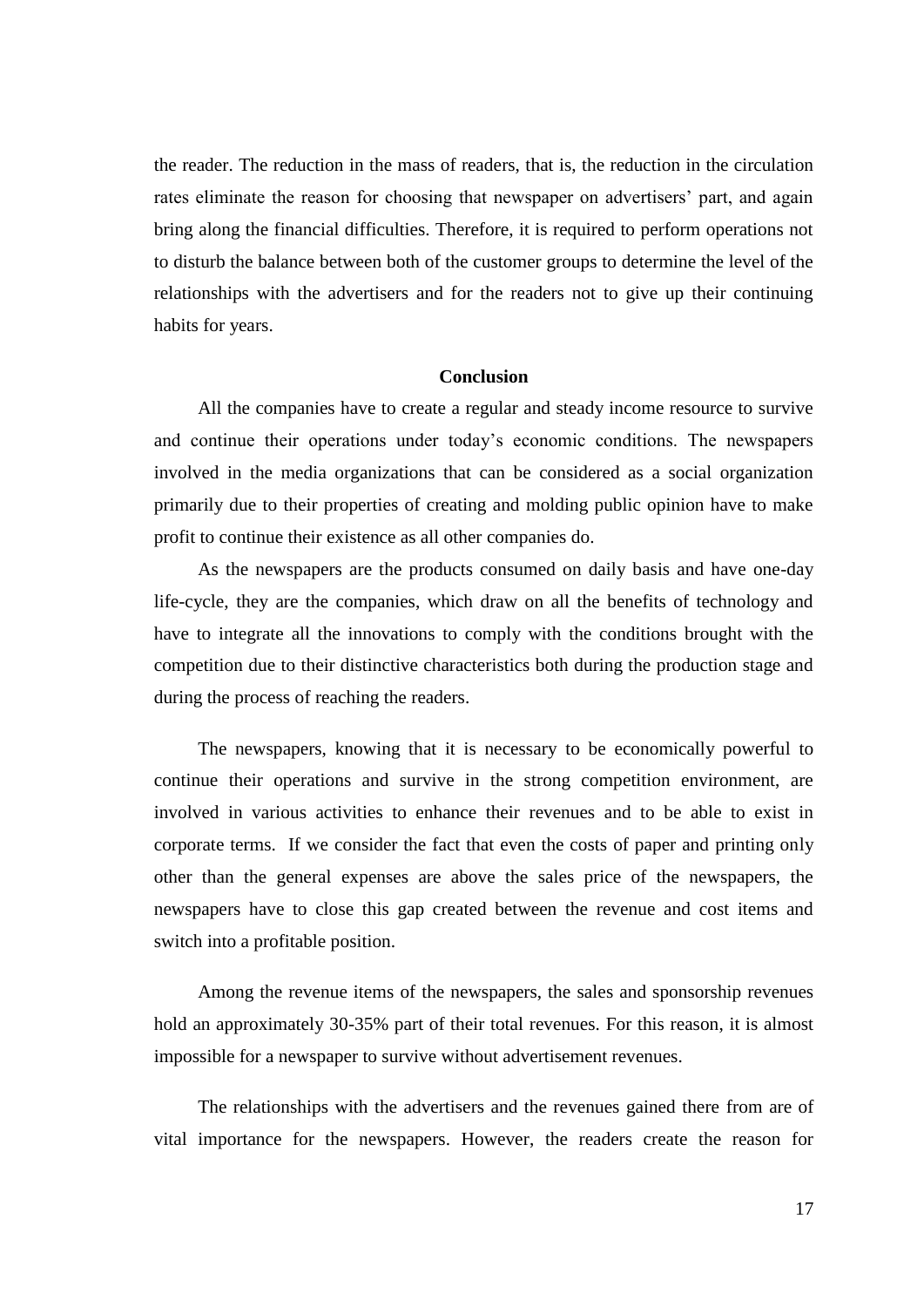existence and the actual customer mass of the newspaper in addition to the advertisers. The newspapers have an 'agreement' created in years as a result of the dialogue with the readers and established between them but not written. The principal and indispensible basic factor of these ties of affection established between the readers and their newspapers is trust.

Newspapers have to maintain their objective and consistence news and publication policy to increase their advertisement revenues to be able to economically sturdiness and to maintain the sense of trust established with their readers. Entailing a really precise and difficult balance, this case is the most critical points of all the activities performed in short-, medium-, and long- term by the newspapers.

The extent of the relationships with the advertisers and their demands may occasionally damage the objective point of view of the newspapers, and this may be perceived negatively by the readers. It removes the 'attraction' of the newspaper to be preferred by the advertisers that the readers stop purchasing their newspapers, and accordingly the circulation rates reduce in time. As a result, the newspapers face with the decrease in their mass of readers and an economically inextricable case. For this reason, newspapers have to perform their operations so that they do not reduce the trust of their readers and do not confront with the requests beyond the journalism profession in their relationships with the advertisers.

Consequently, when we consider in terms of the behavior patterns of the newspapers, they have to maintain the precise balance in their attitudes towards the advertisers and the readers, maintain good relationships with the advertisers in parallel with their requirements for the advertisement revenues to maintain their economical existence, and maintain their news and publication policies so that they will not damage the trust of the readers, who are the reason for the existence of the newspapers.

# **References:**

Balding, Timothy (2008). "*World Trends in the Newspaper Industry - An Update of Print and Digital Trends.*" Retrieved January 28, 2011, from [http://www.slideshare.net/marek.miller/newspapers-are-a-growth-business.](http://www.slideshare.net/marek.miller/newspapers-are-a-growth-business) Brownback, Abby (2010). "*A Web-Centric Approach to Traditional Journalism.*"

Retrieved January 26, 2011, from http://www.ajr.org/article.asp?id=4880.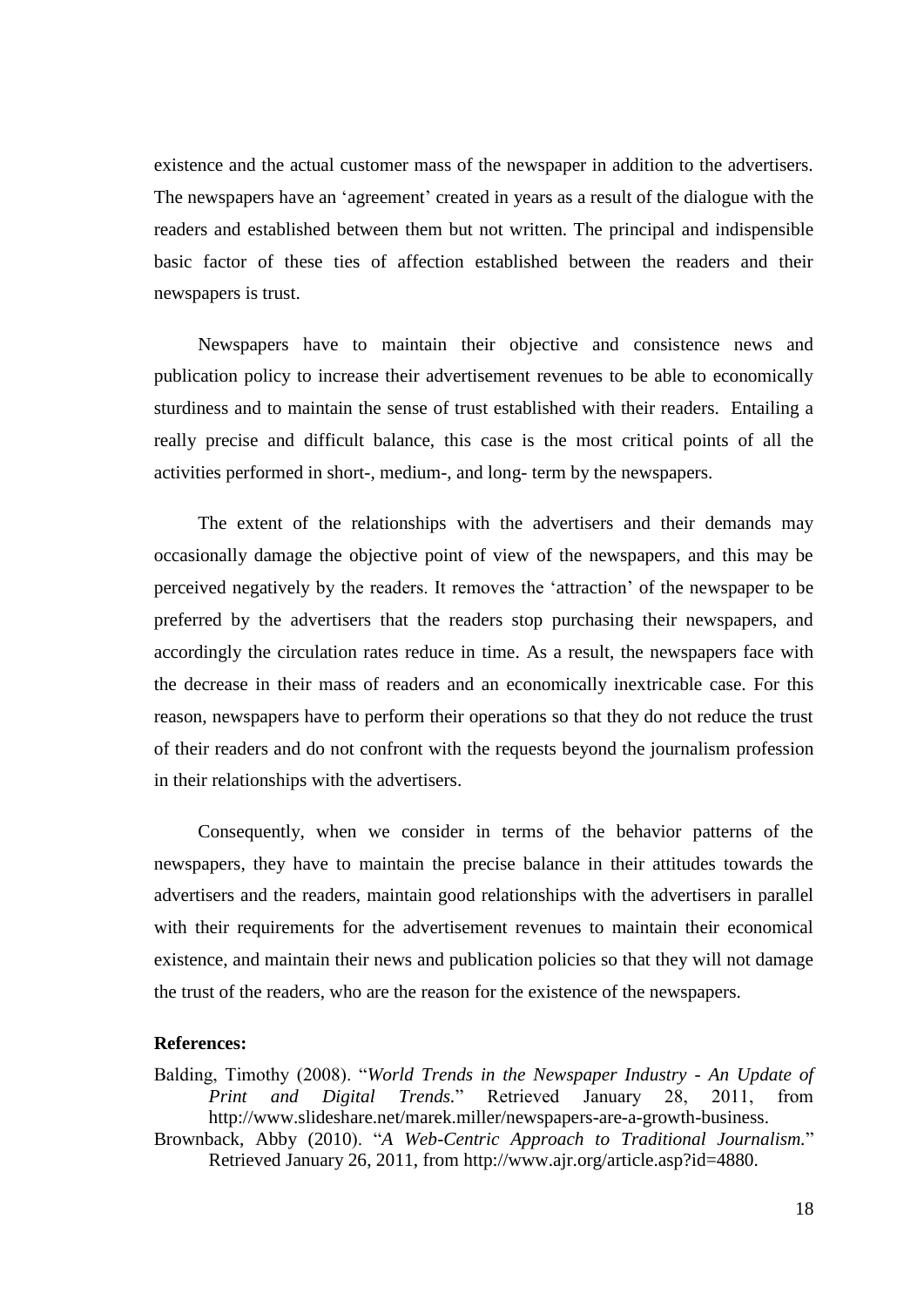Çağlar, İrfan & Kılıç, Sabiha (2005). *Pazarlama*. Ankara: Nobel Yayınları.

Çağlar, İrfan & Kılıç, Sabiha (2006). *Genel İletişim*. Ankara: Nobel Yayınları.

- Çetin, Murat & Duran, Umut (2009). "*Reklamcılık.*" Retrieved August 24, 2009, from <http://www.tml.web.tr/download/Reklamcilik-Not.pdf.>
- Edge, Marc (2000). "And 'The Wall' Came Tumbling Down in Los Angeles." In Marilyn Greenwald & Joseph Bernt (Eds.), *The Big Chill: Investigate Reporting in the Current Media Environment* (pp. 197-210). Iowa: Iowa State University Press.
- Ekelund, Robert B. & Saurman, Davis S. (1999). *Reklam ve Piyasa Süreci*. (Vural Savaş, Trans.). Ankara: Liberte Yayınları.
- Fidan, Metin & Yılmaz, Şahap (1998). *Reklamcılık*. İstanbul: Tutibay Yayınları.
- Fusco, Michael (2010). *An Analysis of the Competing Business Models of Online Journalism* [Lulu Reader version]. Retrieved from Lulu database.
- Gogolewski, Kathe (2007). "*Journalism and Ethics: New Challenges in a Wired Age.*" Retrieved January 25, 2011, from
	- [http://mooramoora.org.au/bobrich/writer/kathe.html.](http://mooramoora.org.au/bobrich/writer/kathe.html)
- Gülsoy, Tanses (2008). "Reklamveren Reklam Ajansından Niye Ayrılır? Türkiye'nin En Büyük Reklamverenleriyle Anket Çalışması." *Anadolu Üniversitesi Sosyal Bilimler Dergisi*, *8(2)*: 103-128.
- Hollensen, Svend (2003). *Marketing Management*. London: Pearson Education Limited.
- Jacobson, Thomas L. & Jang, Won Yong (2003). "Mediated War, Peace, and Global Civil Society." In Bella Mody (Ed.), *International and Development Communication: A 21st-Century Perspective* (pp. 53-68). Thousand Oaks, CA: Sage Publications.
- Kaye, Jeff & Quinn, Stephen (2010). *Funding Journalism in the Digital Age: Business Models, Strategies, Issues and Trends*. New York: Peter Lang Publishing.
- Kocabaş, Füsun & Elden, Müge (2001). *Reklamcılık*. İstanbul: İletişim Yayınları.
- Kotler, Philip (2003). *Kotler ve Pazarlama*. (Ayşe Özyağcılar, Trans.). 3. Edition. İstanbul: Sistem Yayıncılık.
- McGann, Laura (2010). "*Loving Mobile and [Print: Five Key Findings from Pew's New](http://www.niemanlab.org/2010/03/loving-mobile-and-print-five-key-findings-from-pews-new-news-study/)  [News Study.](http://www.niemanlab.org/2010/03/loving-mobile-and-print-five-key-findings-from-pews-new-news-study/)*" Retrieved January 27, 2011, from [http://www.niemanlab.org/2010/03/loving-mobile-and-print-five-key-findings](http://www.niemanlab.org/2010/03/loving-mobile-and-print-five-key-findings-from-pews-new-news-study/?utm_source=feedburner&utm_medium=feed&utm_campaign=Feed:%20NiemanJournalismLab%20(Nieman%20Journalism%20Lab))[from-pews-new-news-](http://www.niemanlab.org/2010/03/loving-mobile-and-print-five-key-findings-from-pews-new-news-study/?utm_source=feedburner&utm_medium=feed&utm_campaign=Feed:%20NiemanJournalismLab%20(Nieman%20Journalism%20Lab))

[study/?utm\\_source=feedburner&utm\\_medium=feed&utm\\_campaign=Feed:%20](http://www.niemanlab.org/2010/03/loving-mobile-and-print-five-key-findings-from-pews-new-news-study/?utm_source=feedburner&utm_medium=feed&utm_campaign=Feed:%20NiemanJournalismLab%20(Nieman%20Journalism%20Lab)) [NiemanJournalismLab%20\(Nieman%20Journalism%20Lab\).](http://www.niemanlab.org/2010/03/loving-mobile-and-print-five-key-findings-from-pews-new-news-study/?utm_source=feedburner&utm_medium=feed&utm_campaign=Feed:%20NiemanJournalismLab%20(Nieman%20Journalism%20Lab))

- Meneses, Jamie Laine S. (2007). "*The Effects of Online Journalism to Society.*" Retrieved January 25, 2011, from http://www.zupermia.com/2007/01/effects-ofonline-journalism-to-society.html.
- Mersey, Rachel Davis (2010). *Can Journalism Be Saved? - Rediscovering America's Appetite for News*. Santa Barbara, CA: ABC-CLIO.
- Miller, Jim (2011). "*The Struggle of a Curmudgeon Newspaper.*" Retrieved January 27, 2011, from

[http://btmm1655.wikispaces.com/Jim+Miller's+Final+Paper?showComments=1.](http://btmm1655.wikispaces.com/Jim+Miller)

Solomon, Norman (1998). "Big Media Myths." In [Peter Phillips](http://www.google.com.tr/search?hl=tr&tbo=p&tbm=bks&q=inauthor:%22Peter+Phillips%22) & [Danny Schechter](http://www.google.com.tr/search?hl=tr&tbo=p&tbm=bks&q=inauthor:%22Danny+Schechter%22) (Eds.), *Censored, 1998: The News That Didn't Make the News - The Year's Top 25 Censored Stories* (pp. 153-164). New York: Seven Stories Press.